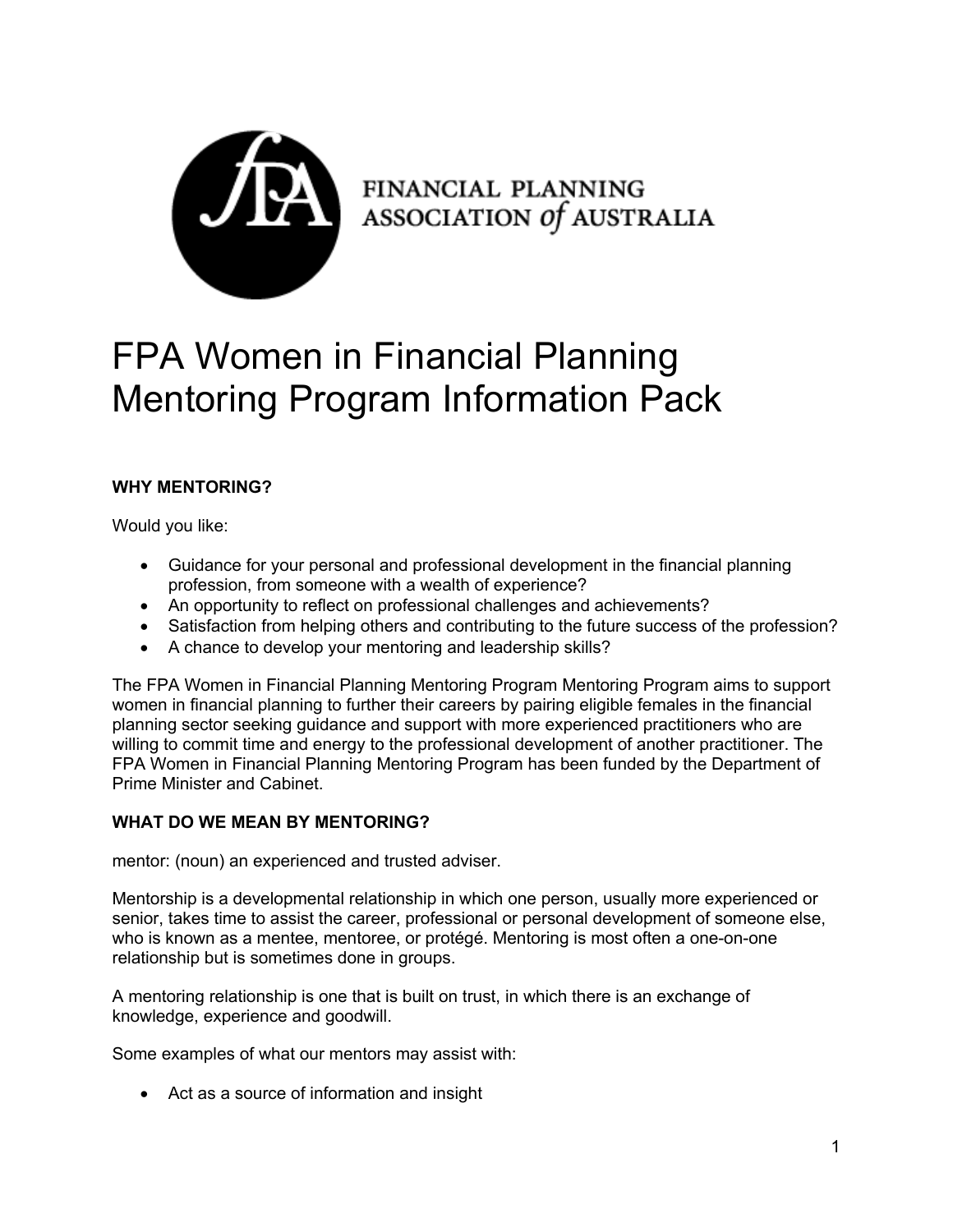- Suggest relevant options regarding career development or strategies for achieving professional goals
- Recommend possible resources to improve specific skills
- Help the mentee solve professional challenges in their working life
- Discuss issues of professional ethics
- Discuss workplace related issues and options for how these may be addressed

#### **WHY IS MENTORING IMPORTANT?**

The FPA Women in Financial Planning Mentoring Program is an important component for developing and sustaining satisfying professional careers for emerging female financial planners. Participants in mentoring programs report a number of benefits from their participation: improved confidence, self-awareness, clearer career direction, better communication skills, listening skills, feedback skills, more assertive communication, and enhanced management skills.

#### **BENEFITS OF THE PROGRAM**

#### **For Mentees:**

- Experienced guidance and support in the profession
- Excellent networking opportunities
- Receiving feedback and developmental guidance
- Identifying professional growth and career planning

#### **For Mentors:**

- Contribute back to the profession
- Stay abreast of emerging issues relevant to the profession
- Further development of mentoring skills such as listening, asking questions, guiding, providing feedback, communication and interpersonal skills

This program is not about the mentor finding a job for the mentee.

#### **WHO CAN APPLY?**

**To join as a mentee**, you must be:

- A member of the FPA
- A female working in the financial planning profession (students are eligible if they are studying a financial planning major and if they are working in the profession) who meets **one or more** of any of the following eligibility criteria:
- 1) Young (16 to 34 years old)
- 2) Mature (50+ years old)
- 3) Aboriginal or Torres Strait Islander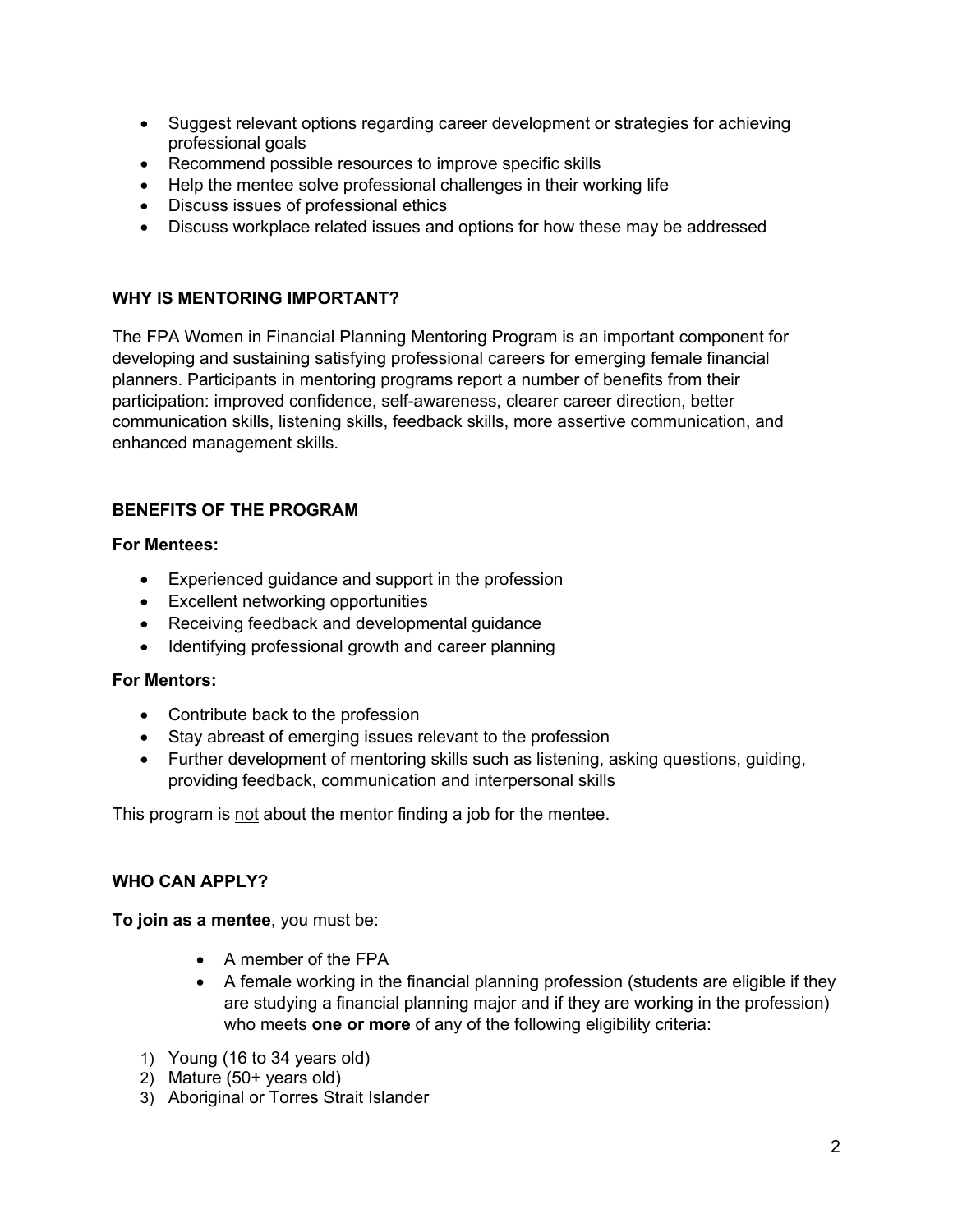- 4) In a rural or remote area (check here https://www.health.gov.au/resources/apps-andtools/health-workforce-locator)
- 5) Re-entering the workforce after a career or maternity break
- 6) Entering the profession for the first time and/or changing your career to financial planning
- 7) Wishing to upskill or refresh your skills in order to achieve leadership roles within the profession
- 8) Experiencing financial hardship
- 9) A new migrant

#### **To join as a mentor**, you must:

- A male or female within the financial planning profession
- Member of the FPA
- Have at least 3- 5 years' experience in one or more of the following areas: client service or associate adviser roles, paraplanning, business development, compliance, practice management or advice roles

Both mentees and mentors must also be willing to attend program webinars and complete the training provided.

## **Application Process**

Mentees and mentors will be asked to complete a short application form to assess their eligibility for the program and to collect details about what they are looking for in a mentoring partner.

#### **WHAT'S INVOLVED?**

The FPA Women in Financial Planning Mentoring Program is a 6-month program commencing on 14 February 2022. Mentors and mentees will be matched according to application details and are required to attend three events - Program Launch, Mid Progress Review and Program Close – all of which will be delivered via Webinars

During the program, mentors and mentees will be expected to be in contact at least monthly.

Mentees and first-time mentors will also be expected to complete Art of Mentoring online training module to prepare them for their mentoring relationship. Acceptance into the program is conditional upon your commitment to completion of the training.

During the program, you will receive frequent communications from the FPA Women in Financial Planning Program Manager, giving you helpful tips and information about mentoring and access to other relevant materials available for supporting mentees.

During and at the end of the program you will be invited to provide feedback about your experience.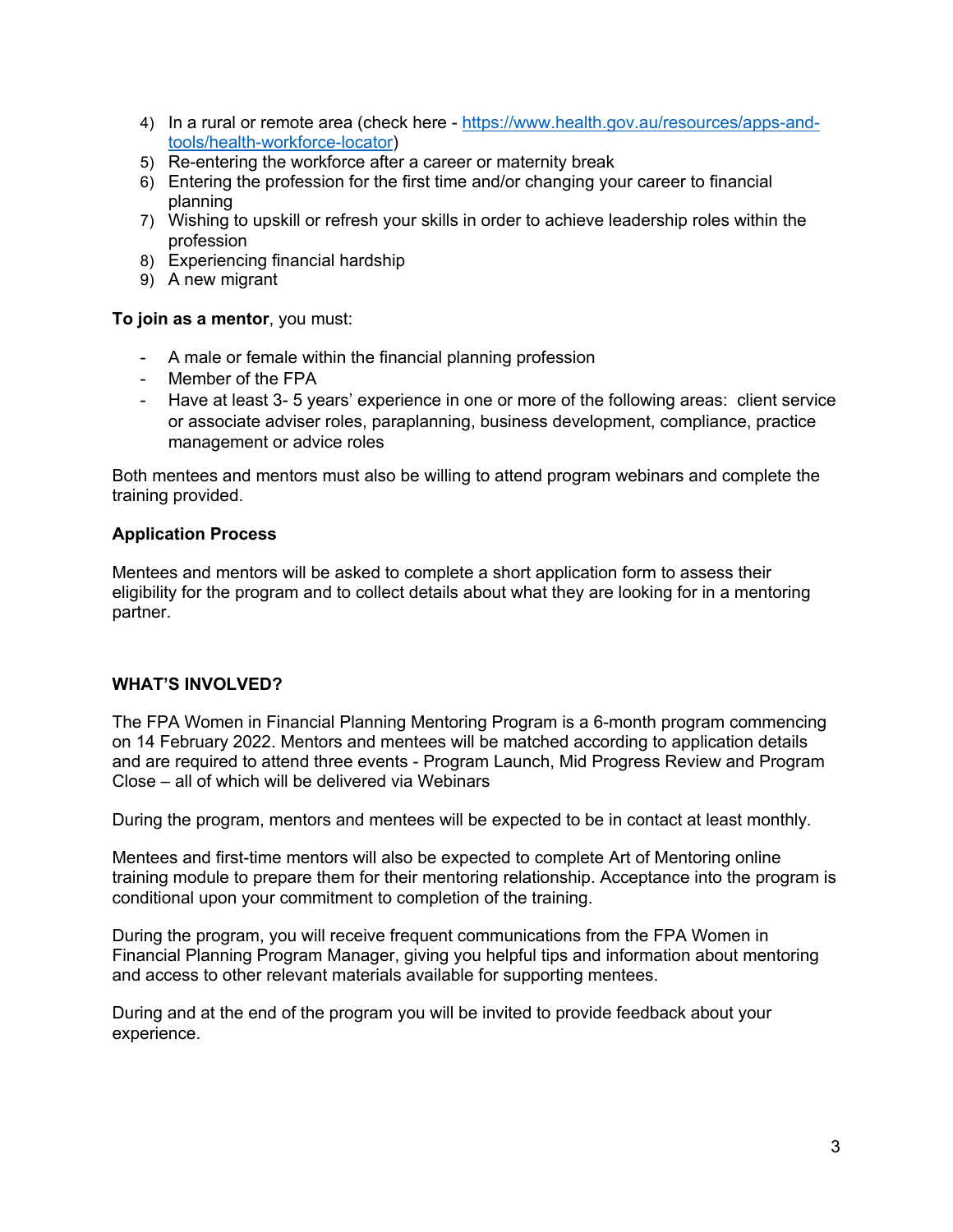# **TO WHAT AM I COMMITTING?**

| <b>ACTIVITY</b>                                                       | <b>TIME REQUIRED</b>        |
|-----------------------------------------------------------------------|-----------------------------|
| Training, reading and workshops                                       | Up to 1/2 day in total      |
| Preparation and time spent in mentoring<br>conversations & follow-ups | 1-2 hours per month         |
| Program surveys                                                       | 1/2 hour in total           |
| <b>KEY PROGRAM DATES</b>                                              |                             |
| <b>Applications Open</b>                                              | Tuesday 2 November 2021     |
| Program Information Webinar                                           | Tuesday 16 November 2021    |
| <b>Applications Close</b>                                             | Friday 21 January 2022      |
| <b>Matches Notified</b>                                               | By early February 2022      |
| Program Launch Webinar                                                | Monday 14 February 2022     |
| Mid Progress Review Webinars                                          | Mentees: Friday 20 May 2022 |
|                                                                       | Mentors: Friday 20 May 2022 |
| Program Close Webinar                                                 | Friday 19 August 2022       |

# **PROGRAM MATERIALS**

Once you apply and are matched, all the materials you need will be available for you online. The online mentoring platform will allow you to access your partners details, communicate with the program manager, and access training and resources.

#### **WHAT DO I DO NEXT?**

Please submit your application by 21 January 2021, by completing the application found here https://fpa-mentoring-program.aomapp.net/.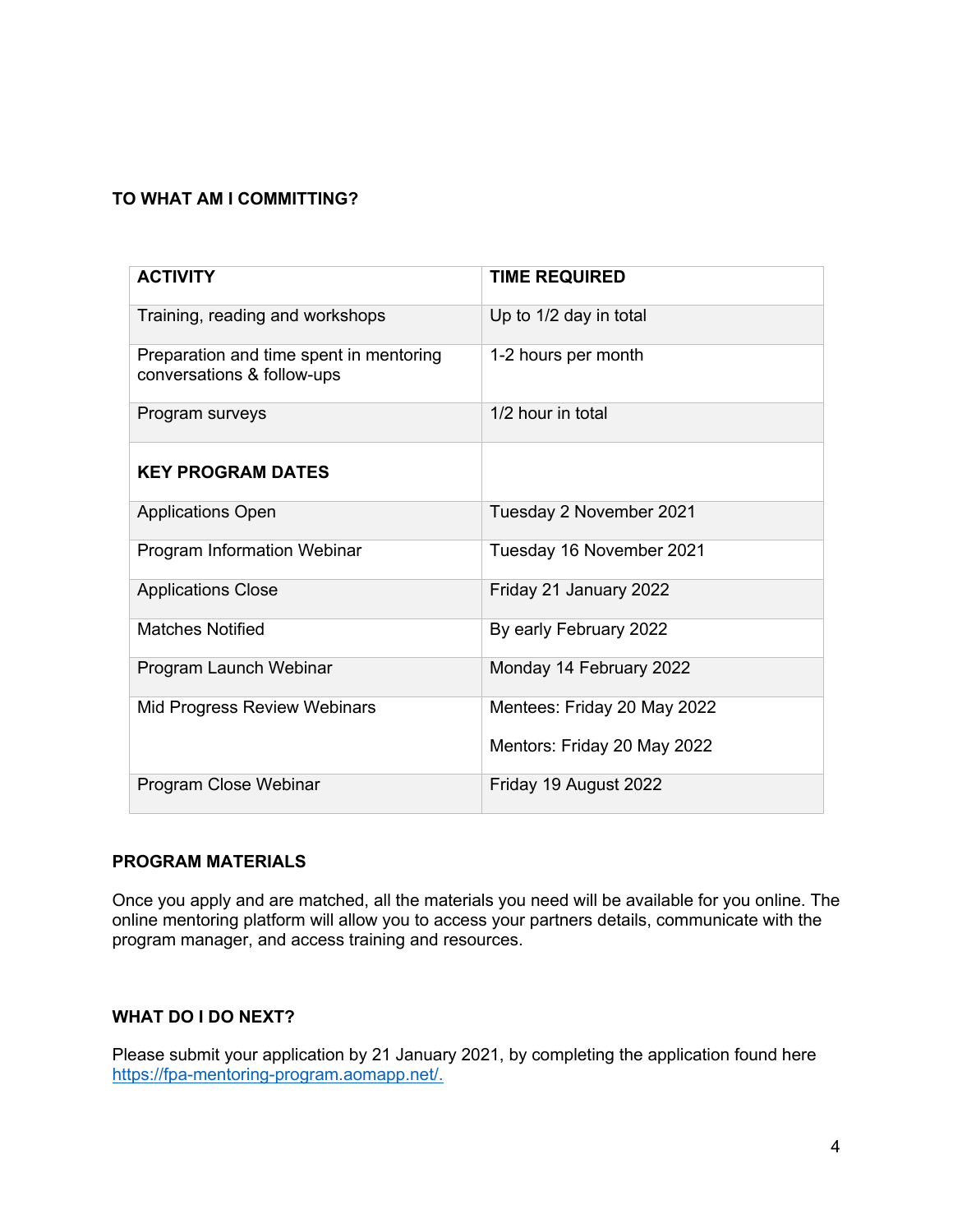Mentees will be asked questions about their background, and what they would like to achieve by working with a mentor. Mentors will be asked about the areas in which they feel comfortable mentoring. Please give as much information as you reasonably can as it will assist the matching process.

You will be advised if there is a suitable match by early February 2022.

#### **WHAT IF I AM NOT SELECTED?**

We will endeavour to match all mentees that apply, provided that we have a suitable mentor. Some mentors may not be matched if their expertise/ experience is not suitable for any applicants. If we don't have a suitable match for a mentor, we won't pair you for the sake of putting you in the program.

## **FREQUENTLY ASKED QUESTIONS**

| How long will the mentoring<br>program run for?                                        | The 2022 mentoring program will run for 6 months from 14<br>February 2022.                                                                                                     |
|----------------------------------------------------------------------------------------|--------------------------------------------------------------------------------------------------------------------------------------------------------------------------------|
| Is the program open to FPA<br>members and non-members?                                 | Only members can participate as mentors and mentees.                                                                                                                           |
| What's the cost?                                                                       | Mentors and mentors pay no fees. The program is funded<br>by the Department of Prime Minister and Cabinet.                                                                     |
| How many people can<br>participate in the program?                                     | For the 2022 program, a maximum of 100 mentees matched<br>with 100 mentors. So, complete your application as soon as<br>possible if you wish to take part.                     |
| How do I apply?                                                                        | Go to https://fpa-mentoring-program.aomapp.net/                                                                                                                                |
| Why do you need me to<br>provide so much information<br>on my application form?        | The information you provide will help us 'match' the right<br>mentee with the right mentor, based on experience, skills<br>and what you both want to achieve from the program. |
| When will I know if I've been<br>successful, and if so, who I've<br>been matched with? | We will contact you via email to confirm whether you've<br>been accepted into the program and who has been selected<br>as your mentoring partner.                              |
|                                                                                        | It's important to note we won't 'match for matching sake'. If<br>a suitable match is not available, you may be able to apply<br>or transfer for future programs.               |
|                                                                                        | You should hear from us by mid-February as to whether you<br>have been matched.                                                                                                |